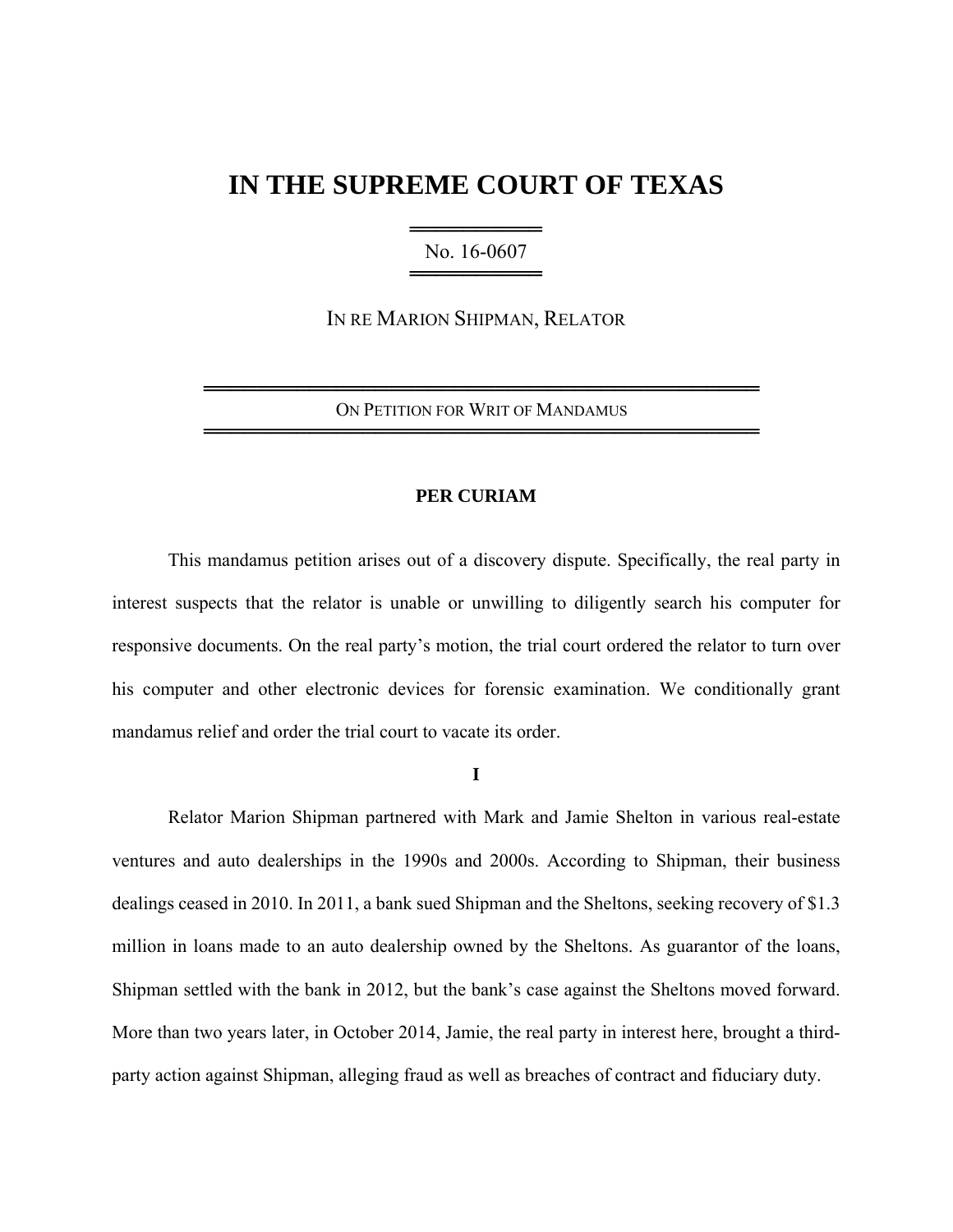Jamie sought to discover a variety of records concerning Shipman's business dealings with the Sheltons over the years. Shipman responded to two sets of discovery requests, producing responsive documents both times. But Jamie was dissatisfied with Shipman's production and filed a motion to compel.

 In July 2015, the trial court ordered Shipman to produce more documents—primarily financial statements and "floor-planning" spreadsheets related to auto dealerships. In a deposition later that month, Shipman testified that he had produced all such documents in his possession. He added, however, that some relevant data was on a computer that "crashed" in 2012, more than two years before Jamie sued him. Shipman testified he was unable to retrieve records from that computer.

But a few days later, Shipman reported that his son had helped him discover files from his old computer in a "backup" folder on his replacement computer. Shipman's attorney reviewed those documents and, on August 3, produced a thumb drive containing responsive documents. In an affidavit, Shipman further attested that other documents the trial court ordered produced had been destroyed years earlier. According to Shipman, "[m]ost of the partnerships and transactions that the judge ruled I had to produce documents for dated from the late 1990s and early 2000s. In 2011, my CPA told me that I only had to keep files for 7 years, and so I cleaned my files of documents that were more than 7 years old, and I burned those files." Both Shipman and his attorney submitted affidavits insisting they had diligently searched Shipman's files, both physical and electronic, and produced all responsive documents—according to them, more than 6,000 pages.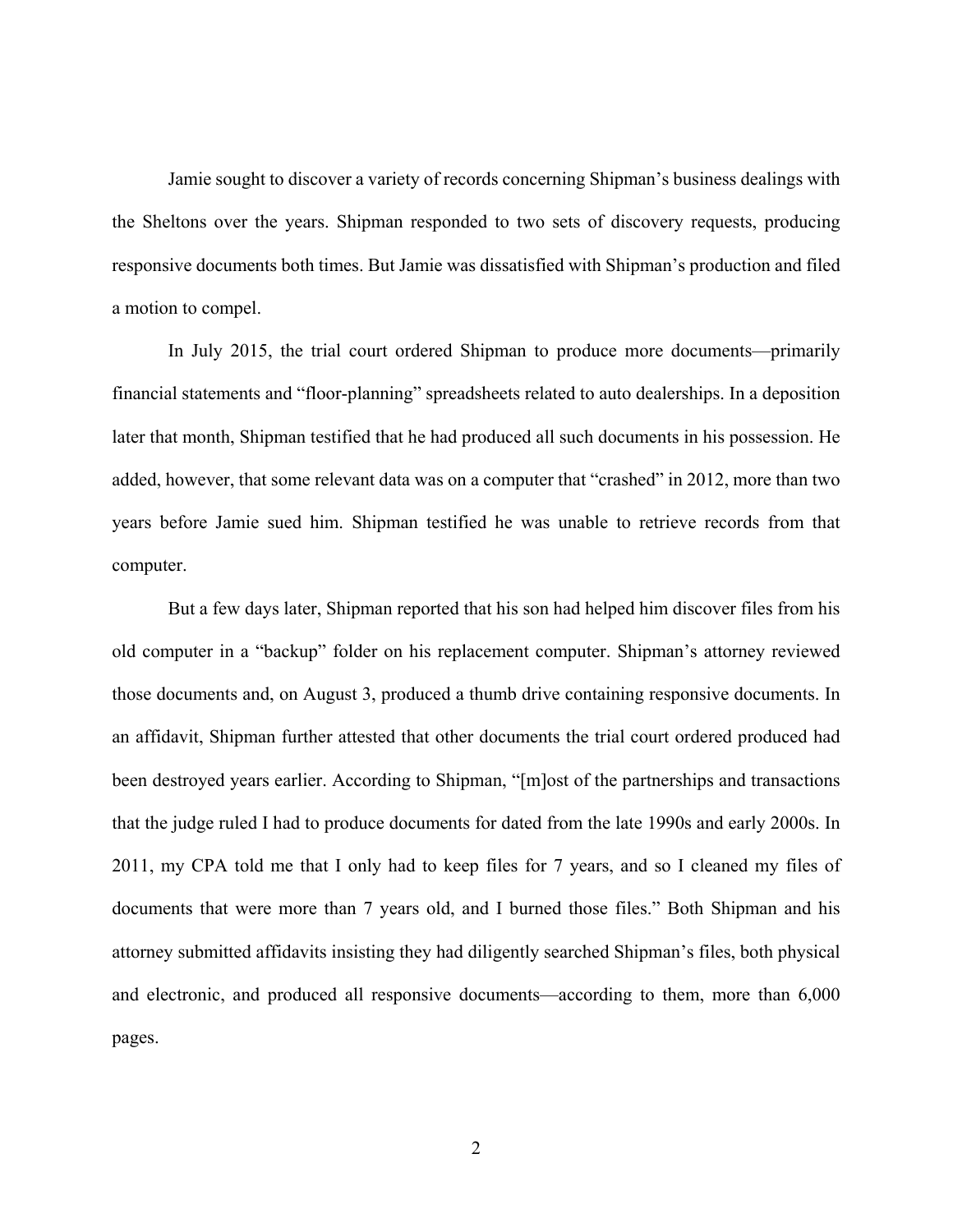Jamie filed a second motion to compel—the one at issue in this case—arguing that in light of Shipman's deposition testimony and belated "late-night production," it had become "crystal clear" that Shipman had "misled" the trial court at the previous motion-to-compel hearing and "had failed to produce (or even to search for) entire categories of responsive, discoverable information, and that Shipman may have destroyed material evidence in the case." Jamie asked the trial court to compel Shipman to turn over his computer for forensic inspection. Jamie offered testimony from a forensic examiner who said he could determine if more backup files existed and whether files had been deleted. He further testified he could likely recover data from the "crashed" computer, though Shipman maintains that device is no longer in his possession.

The trial court ordered Shipman to produce not only his computer but also all "media" for forensic examination, including "all internal hard drives and external media (including, without limitation, thumb drives, hard drives, CDs, DVDs, zip drives and any other storage medium) in Shipman's possession, custody or control and used by Shipman or his agents at any time during the period January 1, 2000 through the present." The order contains a detailed forensicexamination protocol to protect Shipman's privacy and legal privileges. In short, the forensic examiner would "blindly" generate a list of all file names on the media and provide the list only to Shipman's counsel, who could then make objections before turning anything over to Jamie's counsel. The Austin court of appeals denied mandamus relief in a non-substantive opinion. No. 03-16-00345-CV, 2016 WL 3677883 (Tex. App.—Austin July 8, 2016, orig. proceeding) (mem. op.).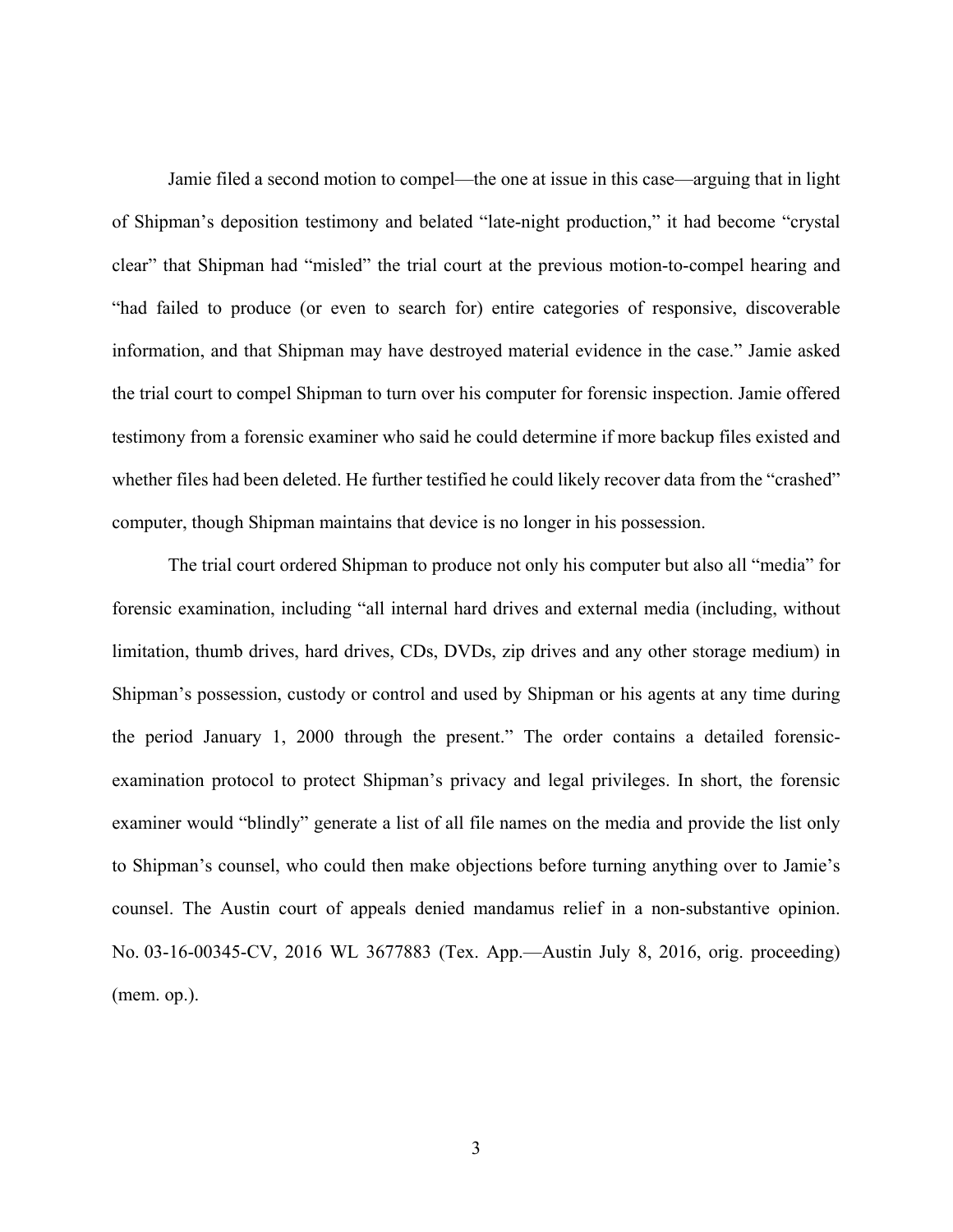**II** 

Shipman now seeks mandamus relief from this Court, arguing the trial court abused its discretion in three ways. First, the underlying discovery request does not seek specific documents in electronic form, as Rule 196.4 requires. Thus, the trial court lacked discretion to order Shipman to turn over his computer and other media for examination. *See* TEX. R. CIV. P. 196.4. Second, the bare allegations supporting the motion are insufficient to justify such an invasive search. Shipman argues Jamie presented no evidence that he defaulted on his obligation to search his records, that his production was inadequate, or that a forensic search of his storage devices could recover responsive materials that had not already been produced. And third, the trial court's order is overly broad, covering all of Shipman's computers and electronic media for the past seventeen years, and grants more relief than Jamie requested.

"A discovery order that compels production beyond the rules of procedure is an abuse of discretion for which mandamus is the proper remedy." *In re Nat'l Lloyds Ins. Co.*, 449 S.W.3d 486, 488 (Tex. 2014) (orig. proceeding) (per curiam). "A writ of mandamus will issue only if the trial court reaches a decision so arbitrary and unreasonable as to amount to a clear and prejudicial error of law and the relator has no adequate remedy by appeal." *In re State Farm Lloyds*, 520 S.W.3d 595, 604 (Tex. 2017) (orig. proceeding) (internal quotation omitted). Appellate courts may not substitute their judgment for the trial court's determination of factual matters committed to the trial court's discretion. *See id.* "But with regard to questions of law and mixed questions of law and fact, a trial court has no discretion in determining what the law is or applying the law to the facts, even when the law is unsettled." *Id.* (internal quotations omitted).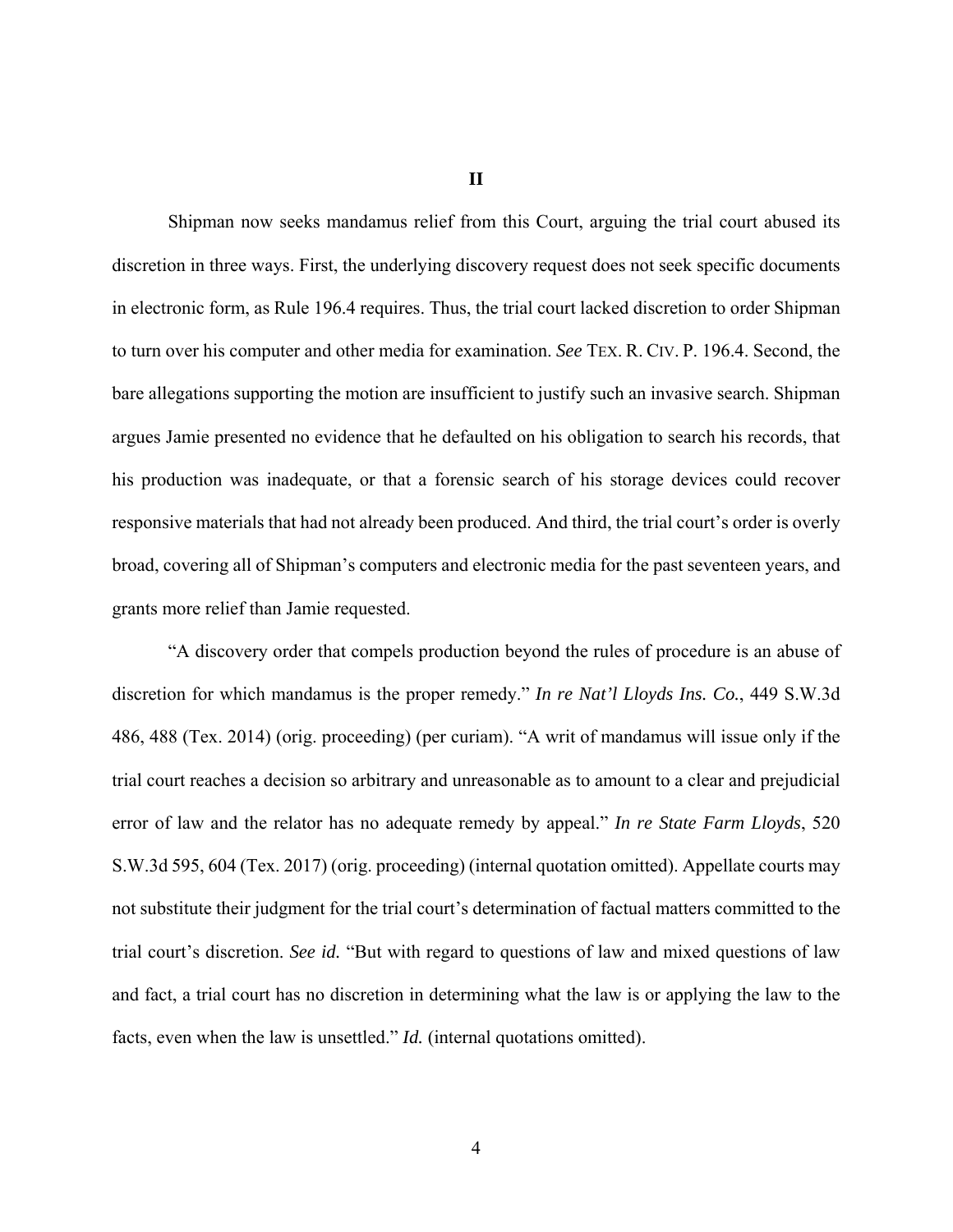"Intrusive discovery measures—such as ordering direct access to an opponent's electronic storage device—require, at a minimum, that the benefits of the discovery measure outweigh the burden imposed upon the discovered party." *In re Weekley Homes, L.P.*, 295 S.W.3d 309, 322 (Tex. 2009) (orig. proceeding) (citing TEX. R. CIV. P. 196.4, 192.4). "Providing access to information by ordering examination of a party's electronic storage device is particularly intrusive and should be generally discouraged, just as permitting open access to a party's file cabinets for general perusal would be." *Id.* at 317.

## **A**

Shipman initially argues that Jamie failed to satisfy the Rule 196.4 requirement to "specifically request production of electronic or magnetic data and specify the form in which the requesting party wants it produced." He points out that she never sought access to his computer hard drive or other media and "did not request documents that could be obtained from only those sources." The only reference to electronic data in Jamie's discovery requests, Shipman argues, is "generic language" in her second request for production that modified the definition of "document" to include "data and information that exists in electronic or magnetic form." If a "global" definition were satisfactory, he argues, the rule would require no specificity at all.

Jamie acknowledges that her first request for production did not include a request for electronically stored information, but she argues the "generic" reference in her second request is sufficient. And, even if it isn't, she relies on *Weekley* in arguing that her second motion to compel clarified the scope of her request to include electronic data on Shipman's computer.

In *Weekley*, we concluded the request at issue was not specific enough to cover the deleted emails the requesting party sought. *See* 295 S.W.3d at 314. But we also held the requesting party's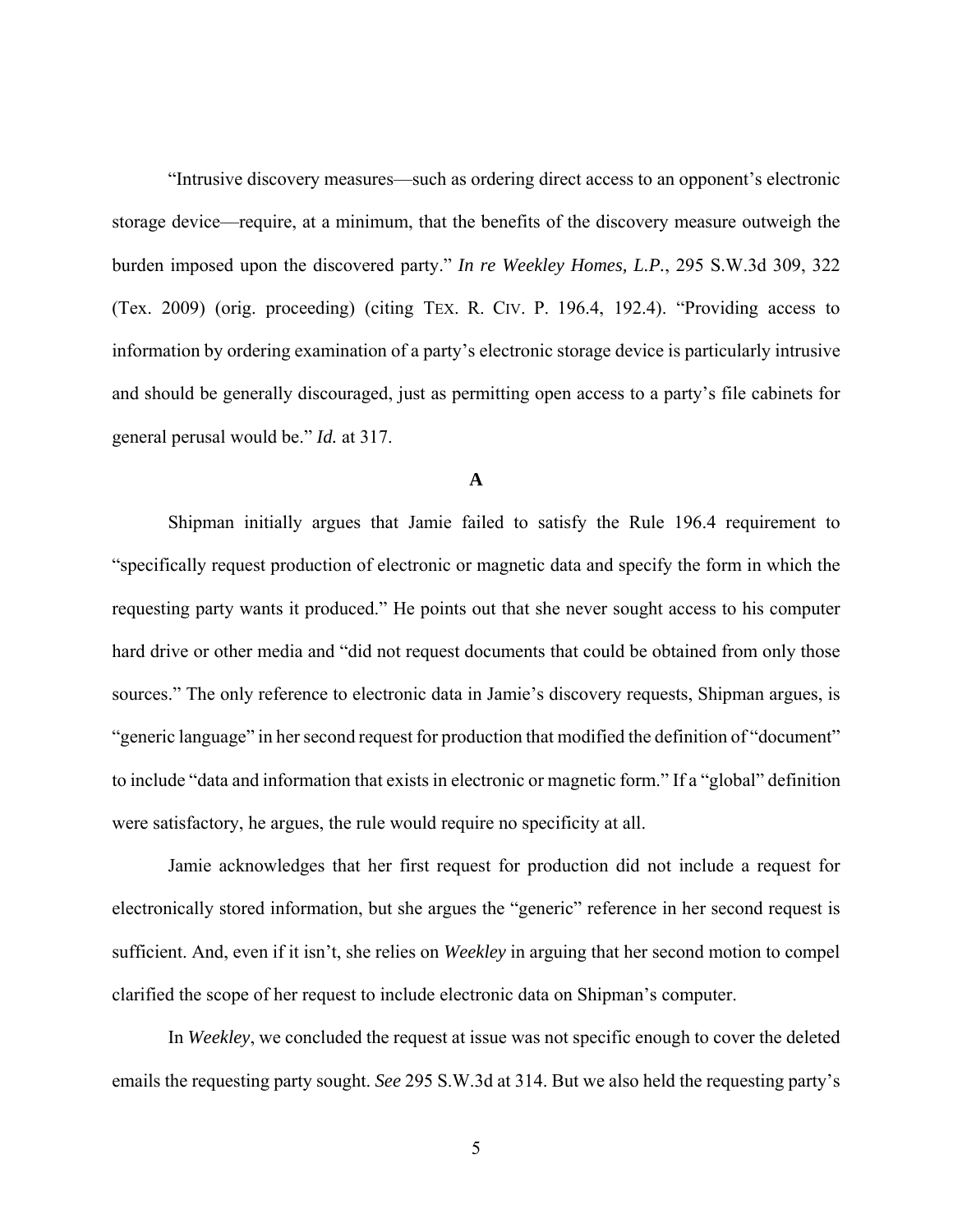"failure to follow the rule" did not prejudice the producing party. *Id*. at 314–15. In that case, the requesting party was skeptical that the emails it received reflected the volume in the producing party's possession. *See id.* at 312. The requesting party elicited testimony at a motion-to-compel hearing that the producing party's computer system "forces employees to clear out their inboxes on a regular basis, so that deleted emails will only be saved if an employee backs them up on the employee's own personal hard drive somehow." *Id.* at 312 (cleaned up). So the requesting party sought direct access to that computer system in hopes of recovering deleted emails. *Id.* at 313.

We concluded the underlying discovery requests were not specific enough to include deleted emails but that it "became abundantly clear in the course of discovery and before the hearing on the motion to compel" that deleted emails were sought. *Id.* at 314. "The purpose of Rule 196.4's specificity requirement," we noted in *Weekley*, "is to ensure that requests for electronic information are clearly understood and disputes avoided." *Id*. Because the scope of discovery sought "was understood before trial court intervention, [the producing party] was not prejudiced by [the requesting party's] failure to follow the rule." *Id.* at 314–15.

Jamie's discovery requests do not explicitly seek direct access to Shipman's computer. Rather, Jamie seeks access to Shipman's computer through a motion to compel as a *remedy* for perceived inadequate production, not as a discovery request in itself. The function of Rule 196.4's specificity requirement is to ensure electronic-information requests are "clearly understood and disputes avoided." *Id.* at 314. Jamie's request to directly access Shipman's computer is, in her view, a response to Shipman's failure to comply with her "clearly understood" requests for electronically stored information. She properly sought that remedy through her second motion to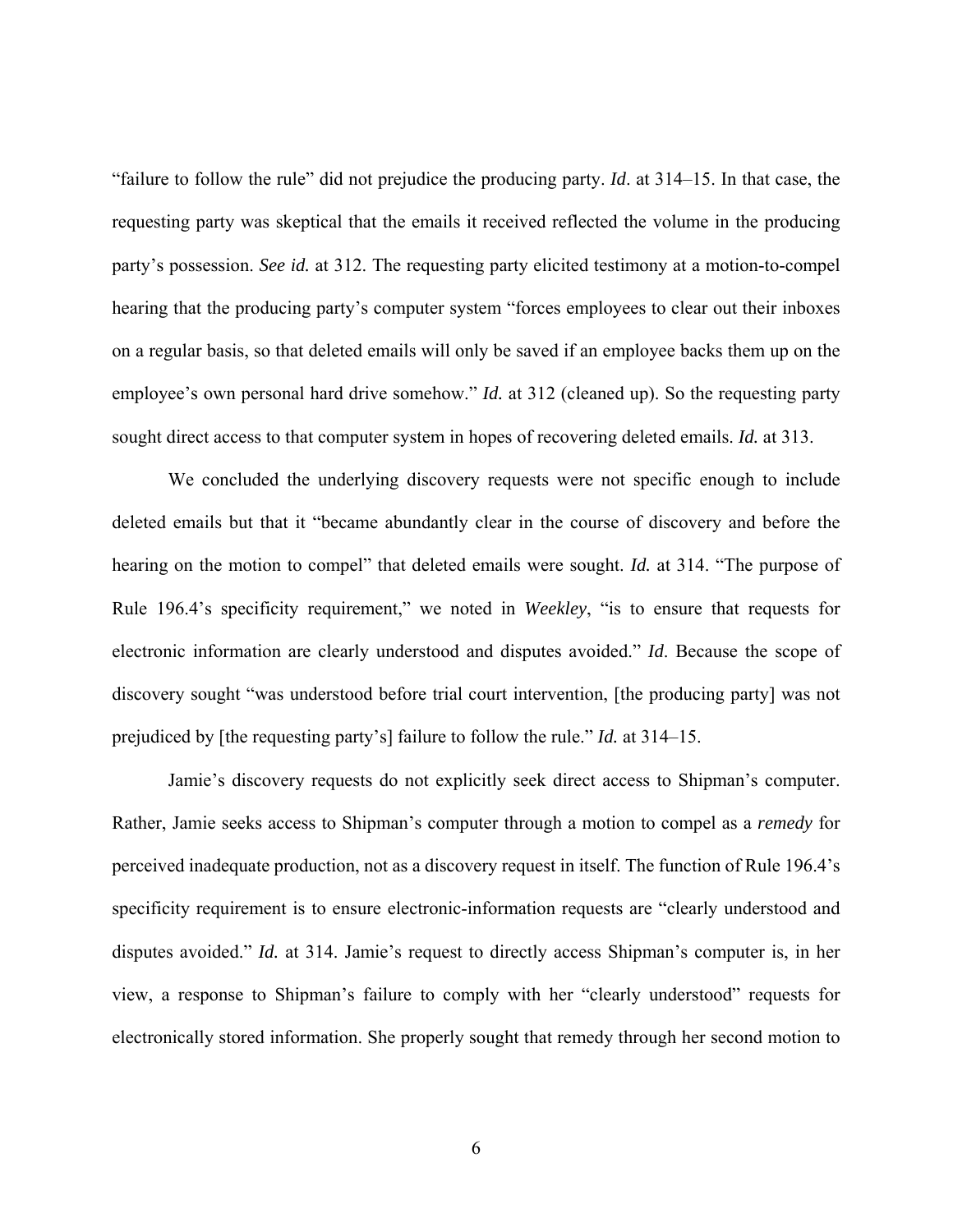compel; she did not need to separately lodge a Rule 196.4-specific discovery request for direct access to Shipman's computer.

Furthermore, we are not persuaded that Shipman can claim prejudice by any failure on Jamie's part to specifically request electronically stored information. Like the deleted emails sought in *Weekley*, it became "abundantly clear" throughout the course of litigation and before trial-court intervention that Jamie sought financial records she believed were relevant to this case, whether they exist in a physical file cabinet or on an electronic device. *See id.* at 315. Regardless of the specificity of Jamie's initial requests, she argued in her second motion to compel that "Shipman should be required to produce all paper and electronic records he can locate using diligent efforts, and to make his computer[s] available for forensic examination." If Jamie's discovery requests did not technically meet Rule 196.4's specificity requirement, Shipman cannot argue Jamie's intent was not "clearly understood."

Insisting her request was sufficiently specific, Jamie argues we should decline to consider Shipman's arguments because he failed to object to her request as required under Rule 196.4. *See*  TEX. R. CIV. P. 194.6 ("If the responding party cannot—through reasonable efforts—retrieve the data or information requested or produce it in the form requested, the responding party must state an objection complying with these rules."). She points us to Shipman's response to her second requests for production, in which Shipman objects to some requests and agrees to others, but never takes the position that the information requested is reasonably unavailable to him under Rule 196.4. Shipman responds simply that because no specific Rule 196.4 request was made, no Rule 196.4 objection was required.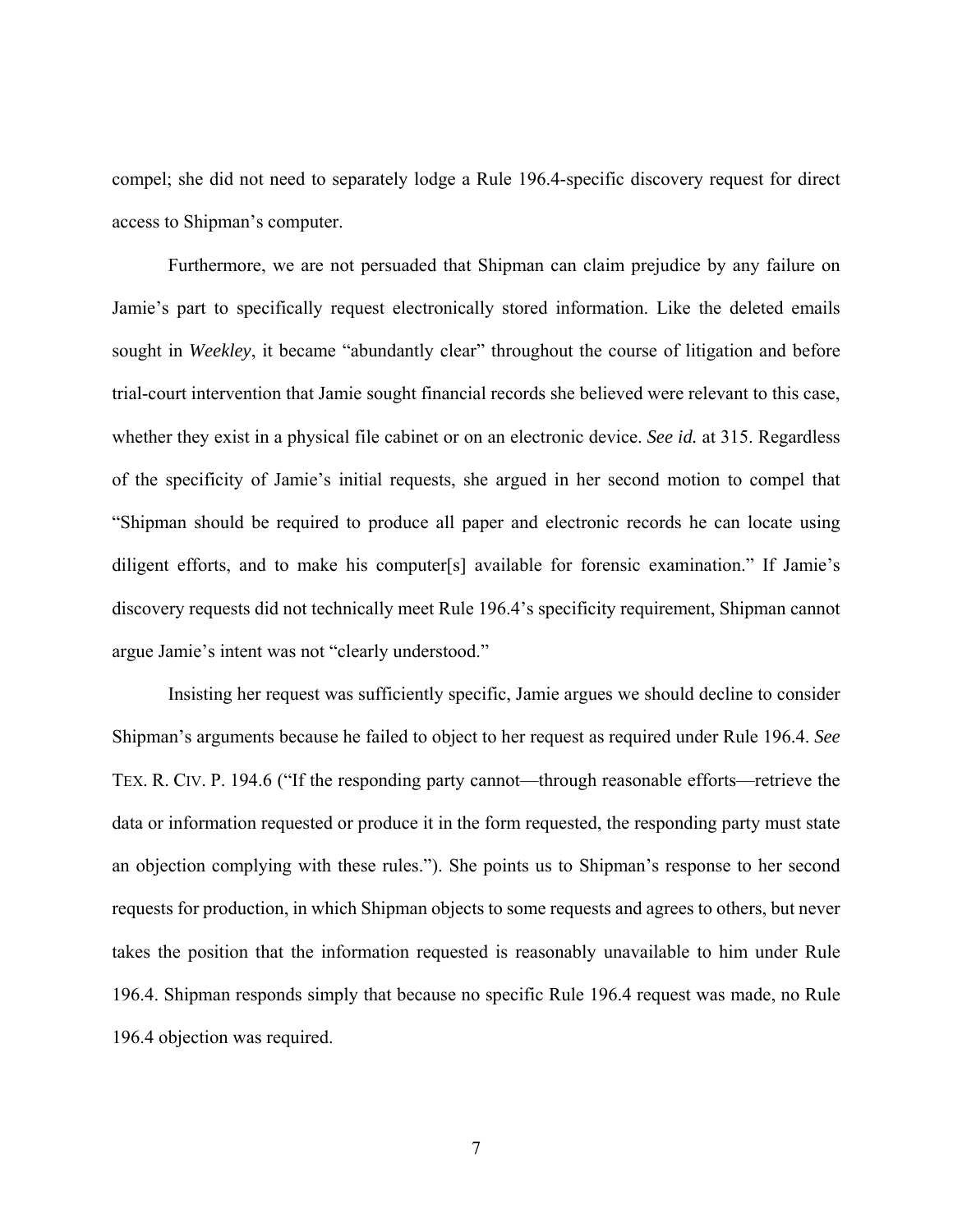Neither Jamie's argument nor Shipman's response correctly contemplates the relationship of Rule 196.4 to this case. Rule 196.4 requires the producing party to produce "data that is responsive to the request and is reasonably available to the responding party in its ordinary course of business." Shipman's position is that all responsive documents in his possession *have* been produced. He does not claim to hold back anything on the basis that it is not reasonably available to him in the course of his business. *Cf. State Farm*, 520 S.W.3d at 600–01 (considering a producing party's argument that documents admittedly in its possession in the requested "native" format were not reasonably available in the ordinary course of business). In this case, Shipman could not lodge a Rule 196.4 objection without contradicting his position that he had produced all responsive documents in his possession.

## **B**

We therefore proceed to Shipman's argument that the trial court abused its discretion in ordering Shipman to surrender his computer and all other electronic media from the past seventeen years for forensic examination. As a threshold to granting access to electronic devices, "the requesting party must show that the responding party has somehow defaulted in its obligation to search its records and produce the requested data." *Weekley*, 295 S.W.3d at 317. But we do not rely on "mere skepticism or bare allegations that the responding party has failed to comply with its discovery duties." *Id.* at 318.

The crux of Jamie's argument is that Shipman's post-deposition production, along with his equivocal deposition testimony concerning the existence of particular documents, indicates he is incapable of or unwilling to search his computer for responsive documents. She insists the evidence shows Shipman kept detailed business records on his computer—both the one that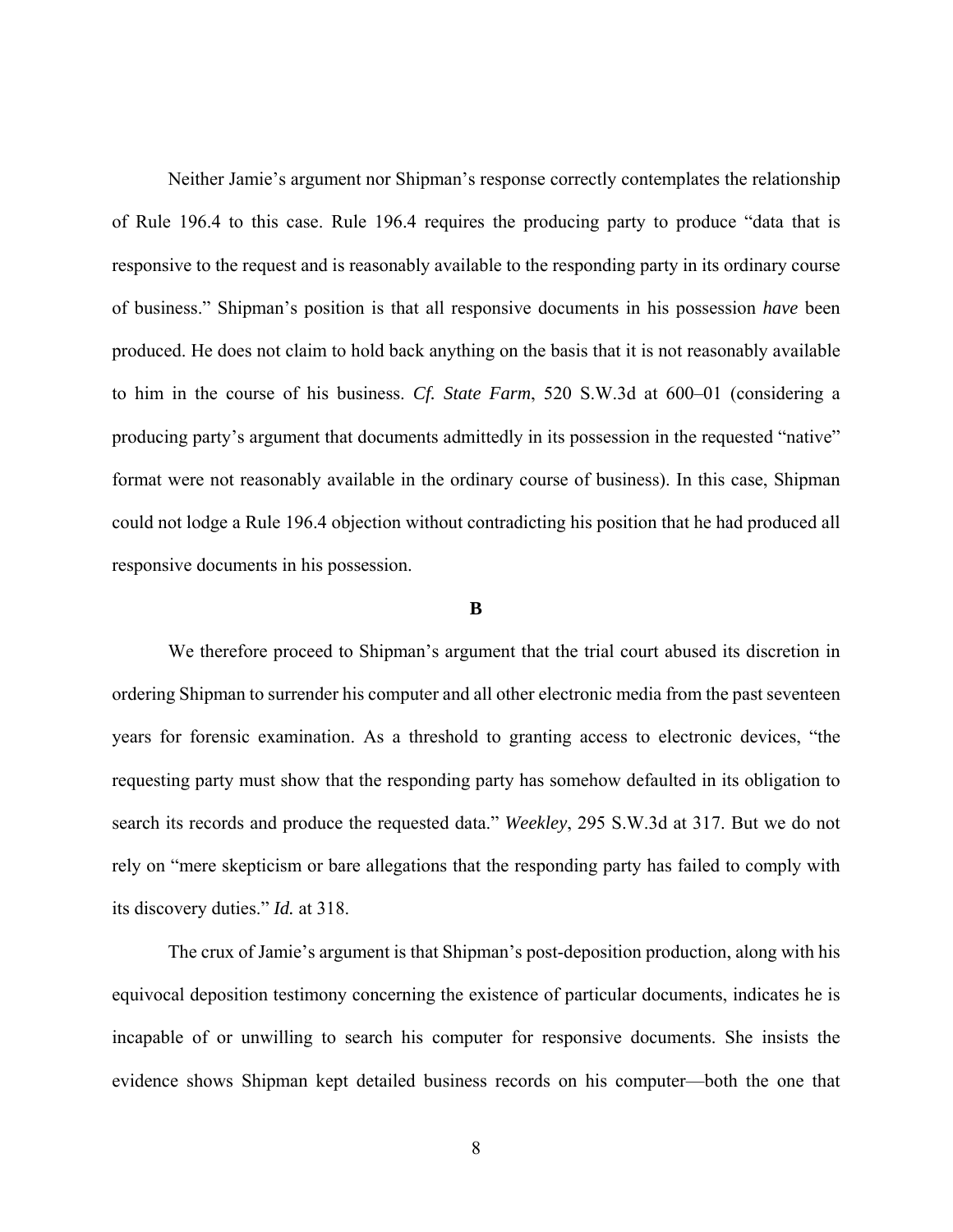"crashed" in 2012 and his current computer—but that Shipman has proved himself "lacking the expertise" to "thoroughly and diligently search his electronic storage media." So although Shipman testified in his affidavit that he has produced all responsive documents, Jamie argues that her only assurance is that Shipman testified at his deposition that "[I] looked at my computer to see, and I don't have them on there."

This assurance, Jamie maintains, rings hollow against additional deposition testimony in which Shipman was unsure about the existence of particular documents Jamie seeks. For example, when asked about particular records concerning floor-planning payments, loans made to Mark Shelton, and a 2008 financial statement potentially provided to the bank that earlier sued Shipman and the Sheltons, Shipman provided equivocal answers such as "I'll have to look and see," "I don't know if our records go back that far," and "I don't know if I've still got it." Based on these responses, Jamie argues Shipman's position that he thoroughly searched his computer and produced all responsive documents is not credible. Jamie also insists Shipman admitted in his deposition that he deleted some computer files, though Shipman maintains those statements referred to documents stored on his old, "crashed" computer, and not his current computer. In his affidavit, Shipman swears he has not deleted any files from his new computer.

Shipman acknowledges that the backup files discovered after his deposition were produced late, but he argues that late production is not tantamount to default under *Weekley*. Otherwise, an opposing party would be entitled to search all of the producing party's computers and other electronic storage media every time the producing party supplements an initial production. The evidence shows that after his July 29 deposition, Shipman enlisted his son's assistance in searching his computer files and discovered the "backup" folder. Shipman promptly turned these files over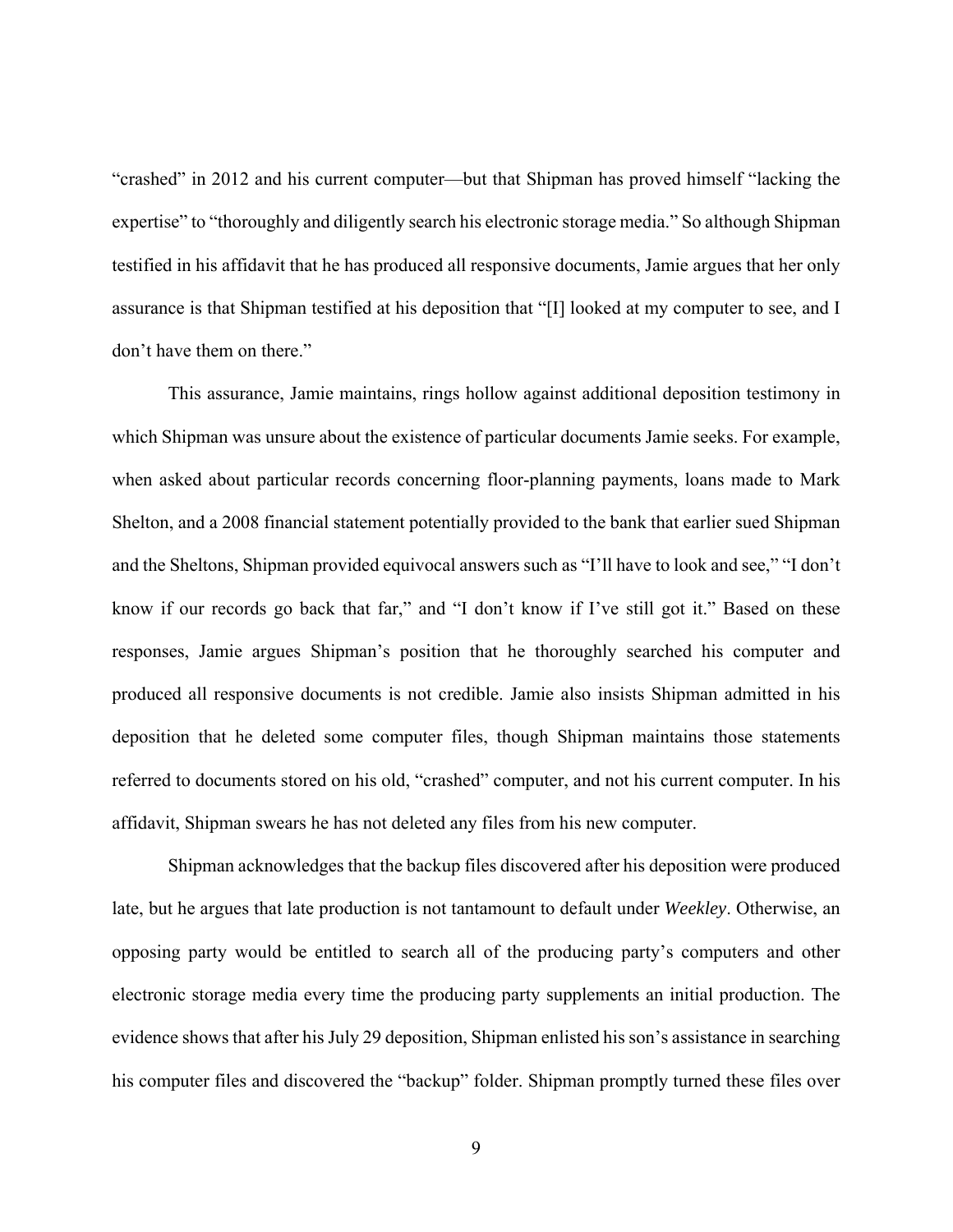to his attorney, who in turn quickly reviewed them and produced responsive documents to Jamie on August 3.

Of course, late production of the backup files is inconsistent with Shipman's deposition testimony that no such files existed. But Shipman's later determination that they *did* exist, paired with his prompt production of responsive files from that backup, indicates an effort to comply with discovery rather than a default. And the discovery process is best served by rules that encourage parties to produce documents belatedly discovered in good faith. They should not face the perverse incentive to conceal such information lest they be forced to hand over the underlying electronic devices for forensic examination.

Shipman's belated discovery of the "backup" folder is evidence bearing on his ability to operate a computer and to search for and retrieve responsive documents. But it gives rise only to "mere skepticism" that responsive documents remain on Shipman's computer, *see Weekley*, 295 S.W.3d at 318, and it is insufficient evidence to support a finding that he defaulted on his discovery obligation. Indeed, Jamie's insistence that Shipman kept detailed records on his computer, including "electronic check registers" and "financial statements," suggests that Shipman is competent at some level to operate a computer and create and negotiate computer files. Though he admittedly failed to discover the "backup" folder in his initial search, he *did* eventually discover and produce it. Jamie offers no evidence that he is incapable of searching the computer files he actively maintained on the device or that an exhaustive search for backup files has not now been conducted, either by Shipman or his son.

Nor does Shipman's equivocation about the existence of discrete documents at his deposition transform general skepticism into discovery default. Shipman was asked about discrete,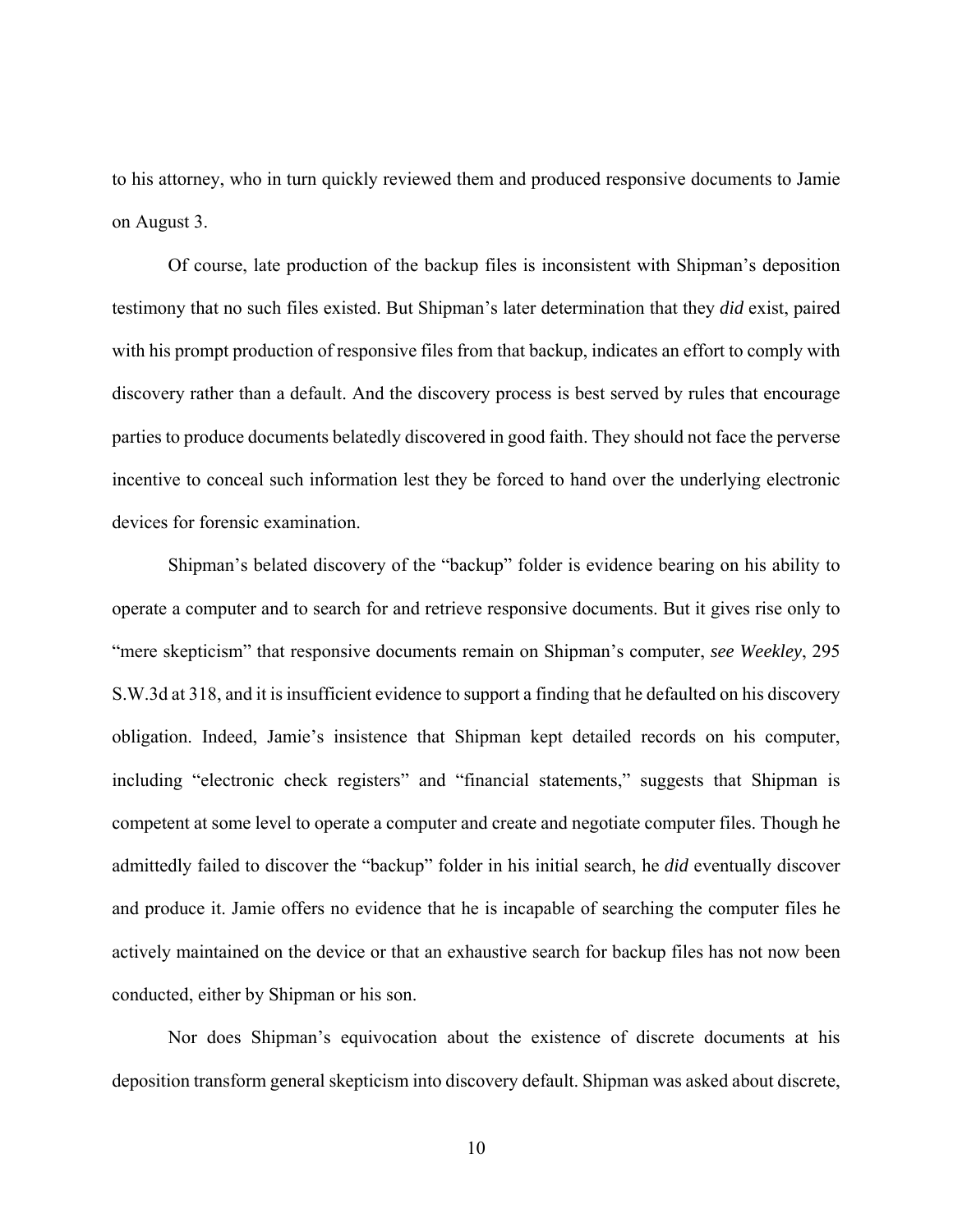individual documents linked to 2008 and 2009—more than five years before the deposition—and stated he was unsure if they existed. This is no evidence that he cannot reliably produce responsive documents from his computer. Shipman's affidavit testimony that he *has* produced all responsive documents is his ultimate answer on what documents are in his possession. His inability to remember off the cuff what documents he possesses, even when combined with any skepticism surrounding late production of the "backup" folder, creates only more skepticism, not evidence of default under *Weekley*.

We do not suggest that a requesting party can never establish a discovery-obligation default under *Weekley* by offering evidence of a producing party's technical ineptitude. Nor do we discount trial-court discretion in determining when that line is crossed. But the burden imposed by *Weekley* is high—forensic examination of electronic devices is "particularly intrusive and should be generally discouraged." 295 S.W.3d at 317. And notably absent from the record here is any examination of what exactly Shipman's or his son's technical capabilities actually are. Neither testified at the motion-to-compel hearing. Instead, Jamie's counsel merely recounted Shipman's equivocal deposition answers, explained the belated production from the backup folder, and then stated: "Our question is: What else is there?"

Counsel's question suggests exactly the "mere skepticism" *Weekley* prohibits as a basis for forensic examination. *Id.* at 318. Jamie's burden is to show that Shipman "somehow defaulted" in his discovery obligation and that his production "has been inadequate and that a search [of his computer] could recover . . . relevant materials." *Id.* But Jamie has only established that some of Shipman's production was late and some of his deposition answers were equivocal. There is no evidence—just suspicion—that more unrecovered data exists on Shipman's computer outside the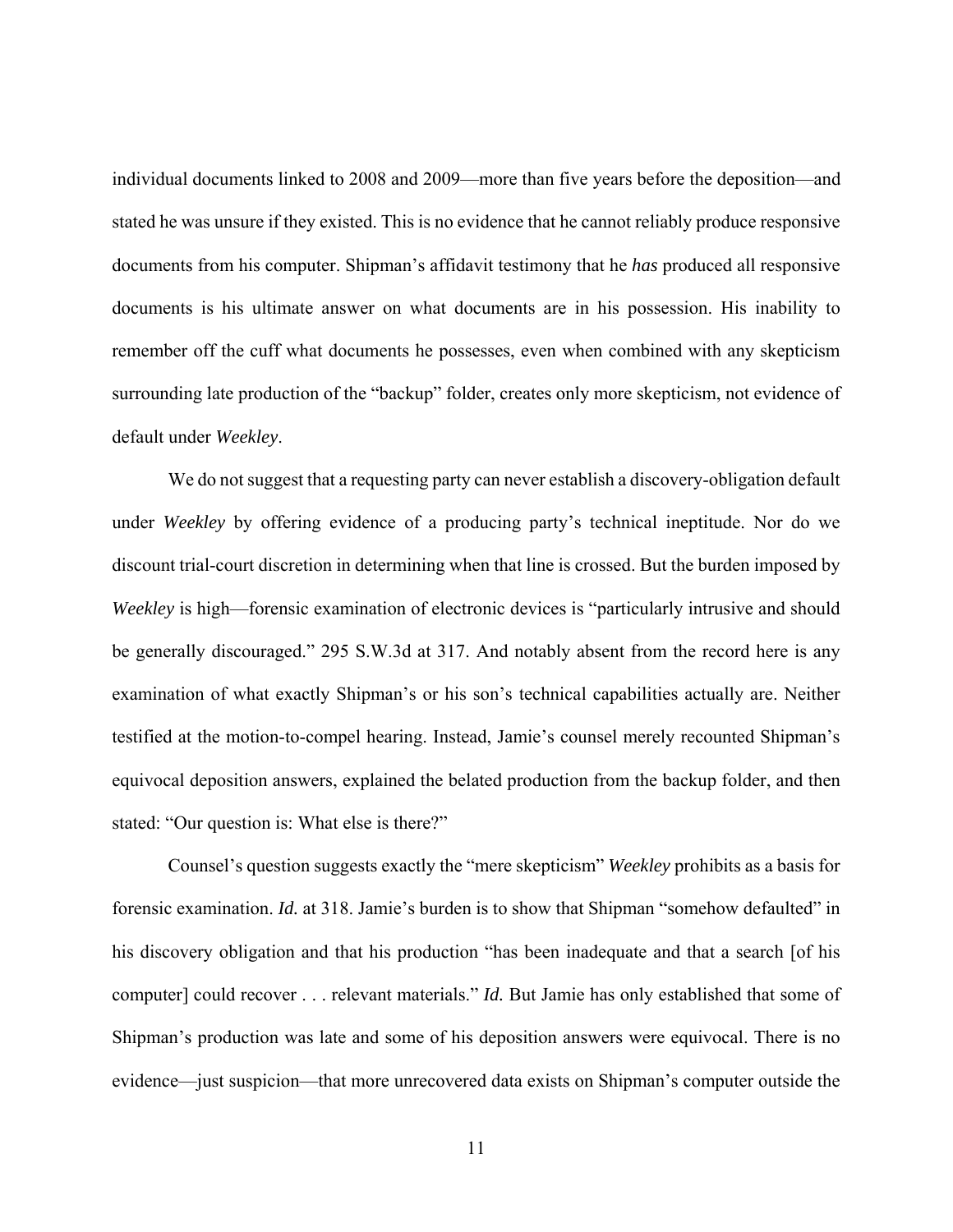"backup" folder. Shipman was neither pressed at his deposition nor examined at the motion-tocompel hearing concerning his computer skills or the specific steps he took to search his computer. There is no evidence that, having discovered one "backup" folder, Shipman is incapable of searching for others either by himself or through his son. And there is no evidence at all concerning the abilities of Shipman's son, who discovered the "backup" folder. If Jamie's complaint is that Shipman lacks the ability to thoroughly search his computer such that someone else should do it for him, the evidence shows he did just that. Yet Jamie made no attempt to ascertain Shipman's son's abilities, what processes he undertook, and whether *his* search was adequate.

On the evidence presented, however, the trial court ordered Shipman to surrender not just the computer at issue, but also all electronic "media," whether business or personal, and regardless of whether they are related to the issues in the lawsuit, for the past seventeen years. Shipman argues the order's breadth far exceeds the relief Jamie sought. Indeed, the parties argue only about access to Shipman's current personal computer. We agree that even if *some* relief were warranted, the trial court's order was overly broad. The trial court appeared to grant greater relief than was sought in Jamie's motion to compel, and there is no apparent connection between the vast majority of the devices and media the order covers and the documents Jamie seeks, or justification for its nearly twenty-year reach. *See State Farm*, 520 S.W.3d at 595 ("[A]ll discovery is subject to the proportionality overlay embedded in our discovery rules and inherent in the reasonableness standard to which our electronic-discovery rule is tethered.").